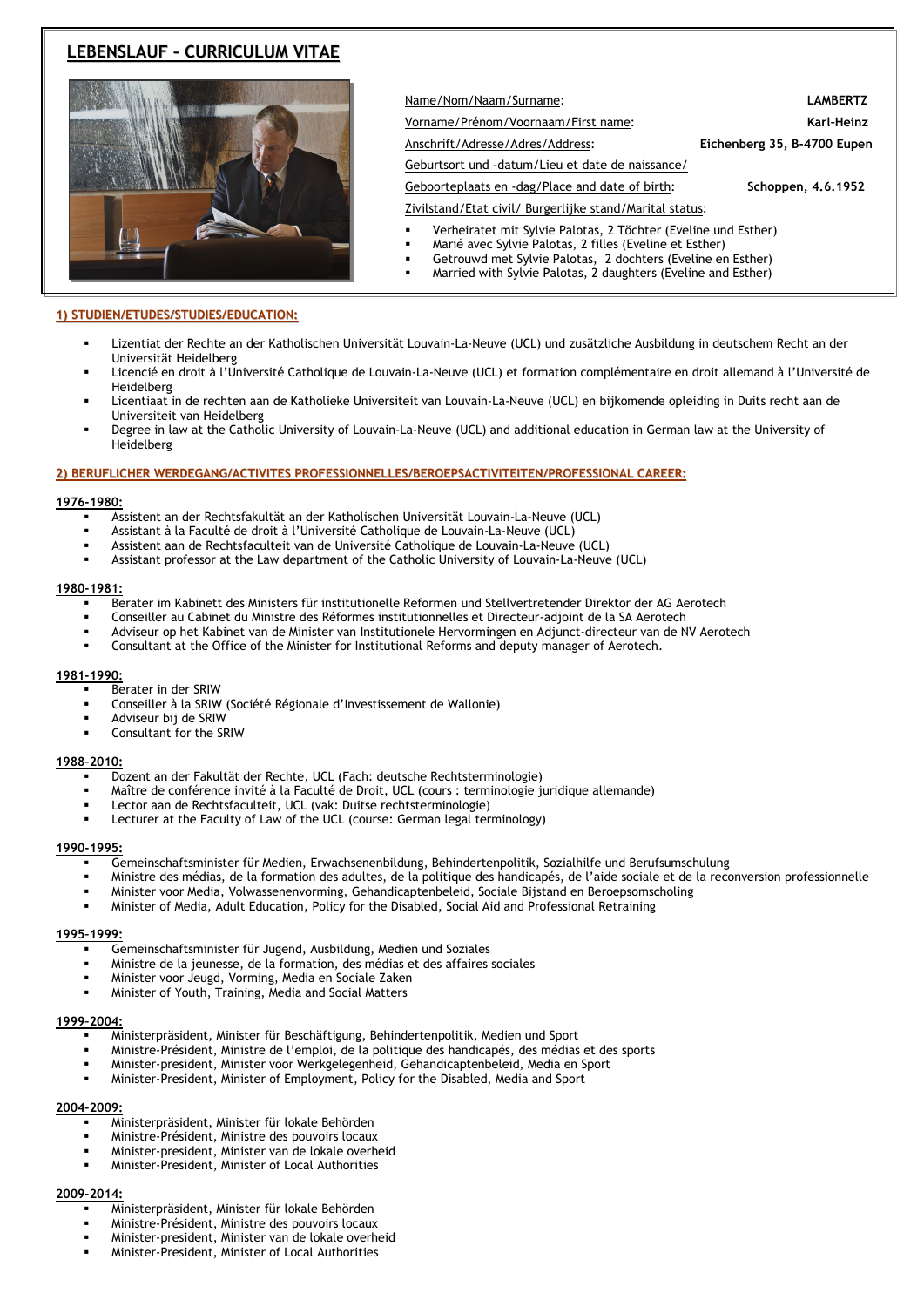## **26/06/2014-19/09/2016 und seit /et depuis /en sedert /and since 17/06/2019:**

- Präsident des Parlaments der Deutschsprachigen Gemeinschaft
- Président du Parlement de la Communauté germanophone
- President van het Parlement van de Duitstalige Gemeenschap
- President of the Parliament of the German-speaking Community

## **19/09/2016-17/06/2019:**

- Senator der Deutschsprachigen Gemeinschaft
- Sénateur de la Communauté germanophone
- Senator van de Duitstalige Gemeenschap
- Senator of the German-speaking Community

### **3) POLITISCHE AKTIVITÄTEN UND MANDATE/ACTIVITES POLITIQUES ET MANDATS/ POLITIEKE WERKZAAMHEDEN/POLITICAL ACTIVITIES AND MANDATES:**

### **1975-1980:**

- Präsident des Rates der Deutschsprachigen Jugend
- Président du Conseil de la Jeunesse d'expression allemande
- Voorzitter van de Raad van de Duitstalige jeugd
- President of the Council of the German-speaking Youth

## **1975-1981:**

- Mitglied des Ausschusses für die offizielle deutsche Übersetzung der Gesetze und Erlasse
- Membre de la Commission de traduction officielle allemande des lois et règlements
- Lid van de Commissie voor de officiële Duitse vertaling van de wetten en reglementen
- Member of the Commission for the Official German Translation of Laws and Decrees

#### **1981-1990:**

- Vorsitzender der Sozialistischen Fraktion im Rat der Deutschsprachigen Gemeinschaft
- Chef du groupe socialiste au Conseil de la Communauté germanophone
- Socialistisch fractieleider in de Raad van de Duitstalige Gemeenschap
- Chairman of the Socialist Group in the Council of the German-speaking Community of Belgium

## **1984-1990:**

- Präsident der Deutschsprachigen Sozialisten in der Sozialistischen Partei
- Président du groupement germanophone dans le Parti Socialiste
- Voorzitter van de Duitstalige socialisten in de Socialistische Partij
- President of the German-speaking part of the Socialist Party

## **Seit/Depuis/Sedert/Since 1986:**

- Mitglied des Parteivorstandes der Parti Socialiste (PS)
- Membre du bureau du PS
- Lid van het bureau van de PS
- Member of the Executive Board of the Socialist Party (PS)

## **Seit/Depuis/Sedert/Since 1981:**

- Mitglied des Parlamentes der Deutschsprachigen Gemeinschaft
- Membre du Parlement de la Communauté germanophone
- Lid van het Parlement van de Duitstalige Gemeenschap
- Member of the Parliament of the German-speaking Community

#### **4) POLITISCHE AKTIVITÄTEN UND MANDATE AUF EUROPÄISCHER EBENE/ACTIVITÉS POLITIQUES ET MANDATS AU NIVEAU EUROPÉEN/ POLITIEKE WERKZAAMHEDEN OP EUROPEES NIVEAU/POLITICAL ACTIVITIES AND MANDATES ON EUROPEAN LEVEL:**

#### **a) beim Ausschuss der Regionen der Europäischen Union/au Comité des Régions de l'Union Européenne/ in het Comité van de Regio's van de Europese Unie/at the Committee of the Regions of the European Union**

## **Seit Mai/Depuis mai/Sedert mei/Since May 2001:**

- Mitglied im Ausschuss der Regionen (AdR)
- Membre du Comité des Régions (CdR)
- Lid van het Comité van de Regio's (CvdR
- Member of the Committee of the Regions (CoR)

#### **Seit/Depuis/Sedert/Since 2009:**

- Mitglied des Präsidiums des AdR
- Membre du Bureau du CdR
- Lid van het Bureau van het CvdR
- Member of the Bureau of the CoR

## **30/06/2011-12/02/2015:**

- Vorsitzender der SPE-Fraktion im Ausschuss der Regionen
- Président du Groupe PES au Comité des Régions
- Voorzitter van de SPE-fractie in het Comité van de Regio's
- President of the PES Group in the Committee of the Regions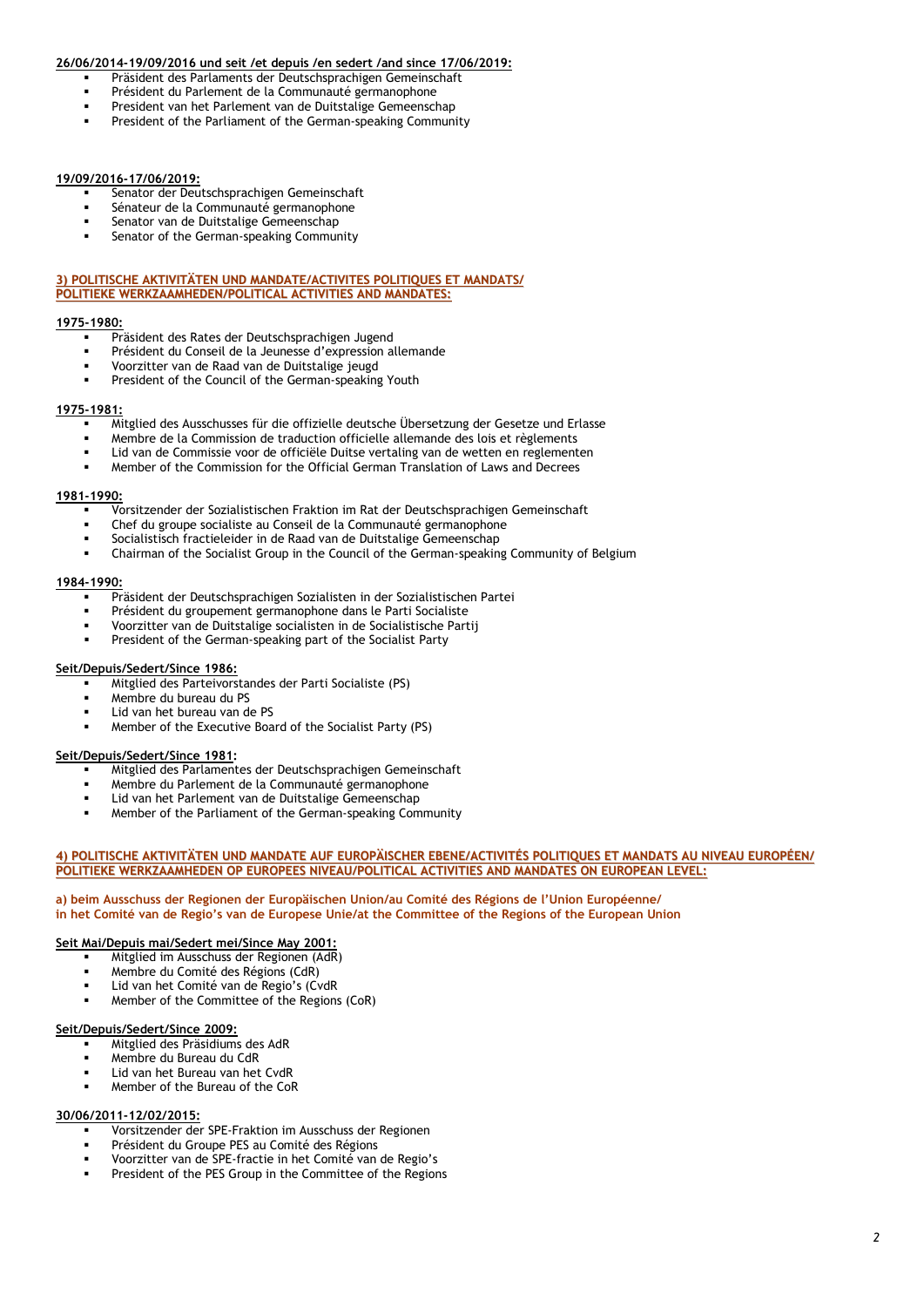## **12/02/2015-26/07/2017:**

- Erster Vize-Präsident des Ausschusses der Regionen
- Premier Vice-Président du Comité des Régions
- Eerste Vicepresident van het Comité van de Regio's
- First Vice-President of the Committee of the Regions

#### **Seit/Depuis/Sedert/Since 26/07/2017:**

- Präsident des Ausschusses der Regionen
- Président du Comité des Régions
- President van het Comité van de Regio's
- President of the Committee of the Regions

#### **b) beim Kongress der Gemeinden und Regionen beim Europarat/au Congrès des Pouvoirs locaux et régionaux au Conseil de l'Europe/ in het Congres van de Lokale en Regionale Overheden in Europa/at the Congress of Local and Regional Authorities of the Council of Europe**

## **Seit Mai/Depuis mai/Sedert mei/Since May 2000:**

- Mitglied des Kongresses (KGRE Kammer der Regionen)
- Membre du Congrès (CPLR Chambre des Régions)
- Lid van het Congres (CLROE Kamer van Regionale Overheden)
- Member of the Congress (CLRAE Chamber of Regions)

#### **2006- 2010:**

- Generalberichterstatter des Kongresses (KGRE) für Fragen der grenzüberschreitenden Zusammenarbeit
- Rapporteur général du Congrès (CPLR) pour la coopération transfrontalière
- Rapporteur-Generaal voor de Congres (CLROE) betreffende grensoverschrijdende samenwerking
- General rapporteur of the Congress (CLRAE) on cross-border cooperation

## **23/08/2010-2012:**

- Leiter der belgischen Delegation im KGRE
- Président de la délégation belge du CPLR
- Voorzitter van de Belgische delegatie van het CLROE
- Head of the Belgian delegation at the CLRAE

#### **29/05/2008-28/10/2010:**

- Vorsitzender des Ausschusses für Kultur und Bildung im KGRE
- Président de la Commission de la culture et de l'éducation du CPLR
- Voorzitter van het Comité voor Cultuur en Onderwijs van het CLROE
- Chair of the Committee on culture and education at the CLRAE

### **20/07/2007-08/09/2010:**

- Vorsitzender der Arbeitsgruppe für interregionale Zusammenarbeit im KGRE (GT/CIR)
- Président du Groupe de travail sur la Coopération interrégionale du CPLR (GT/CIR)
- Voorzitter van de werkgroep voor grensoverschrijdende en interregionale samenwerking van het CLROE (GT/CIR)
- Chair of the Working Group on Inter-Regional Co-operation at the CLRAE (CT/CIR)

#### **28/10/2010-15/10/2014:**

- Vorsitzender des Ausschusses für Governance beim KGRE
- Président de la Commission de la Gouvernance du CPLR
- Voorzitter van het Governance Comité van het CLROE
- Chair of the Governance Committee at the CLRAE

## **13/10/2014-18/10/2016:**

- Vorsitzender der sozialistischen Fraktion des KGRE
- Président du groupe socialiste du CPLR
- Voorzitter van de socialistische fractie van het CLROE
- President of the socialist group at the CLRAE

#### **Seit/Depuis/Sedert/Since 19/10/2016:**

- Vize-Präsident des KGRE
- Vice-Président du CPLR
- Vicepresident van het CLROE
- Vice-President of the CLRAE

#### **c) Weitere Aktivitäten und Mandate/d'autres activités et mandats/ Verdere werkzaamheden/further activities and mandates:**

## **19/02/2010-26/10/2017:**

- Präsident der Arbeitsgemeinschaft europäischer Grenzregionen (AGEG)
- Président de l'Association des régions frontalières européennes (ARFE)
- Voorzitter van het Vereniging van Europese grensregio's (AEBR)
- President of the Association of European Border Regions (AEBR)

#### **13/03/2013-26/06/2014:**

- Vorsitzender der Euregio Maas-Rhein (EMR)
- Président de l'Euregio Meuse-Rhin (EMR)
- Voorzitter van de Euregio Maas-Rijn (EMR)
- President of the Euregio Maas-Rhine (EMR)